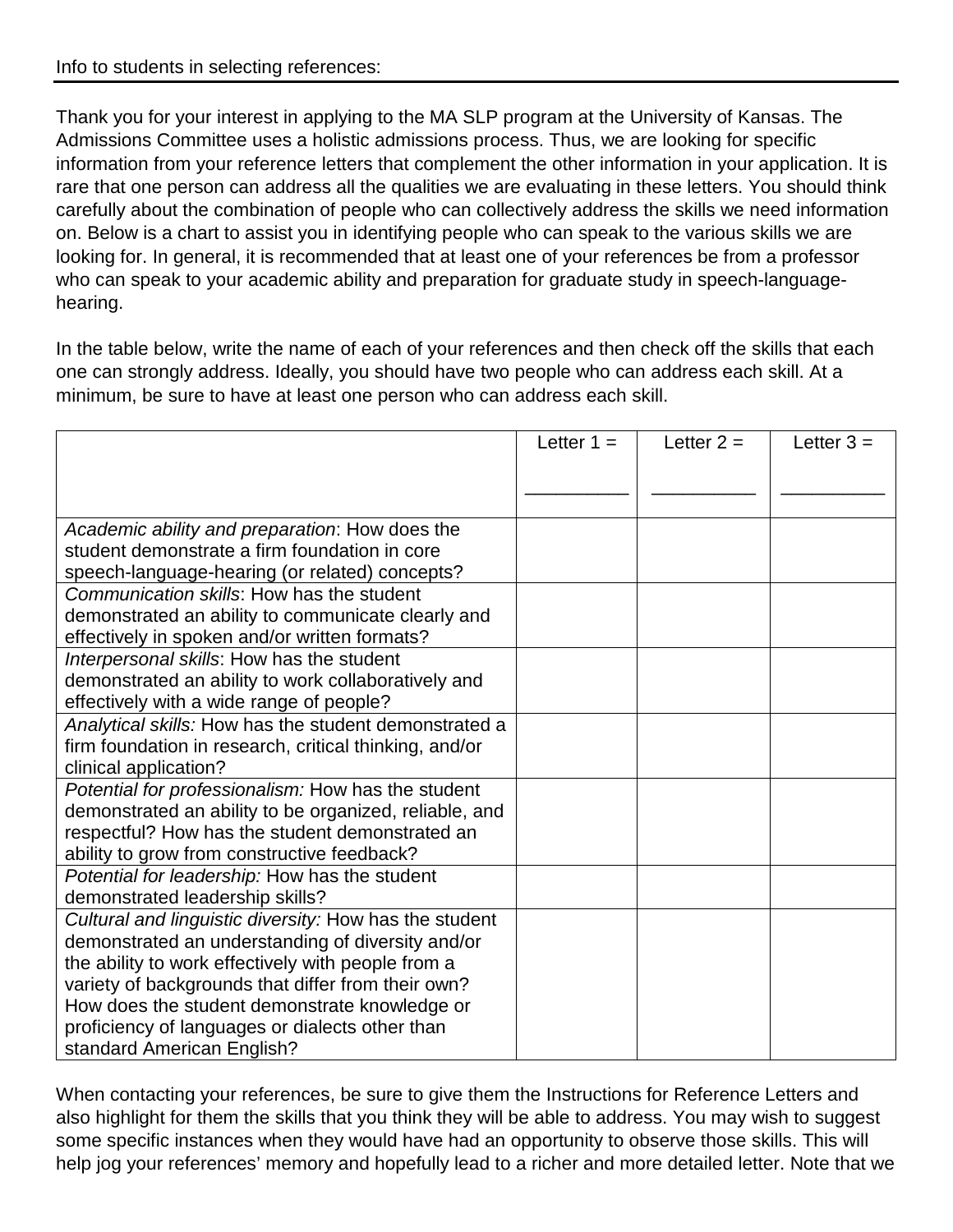will also ask each letter writer to describe other items about their relationship with you and your potential contributions to our program. Again, it will be helpful to your references if you provide these details in the information you give them so that they will not have to look up the information.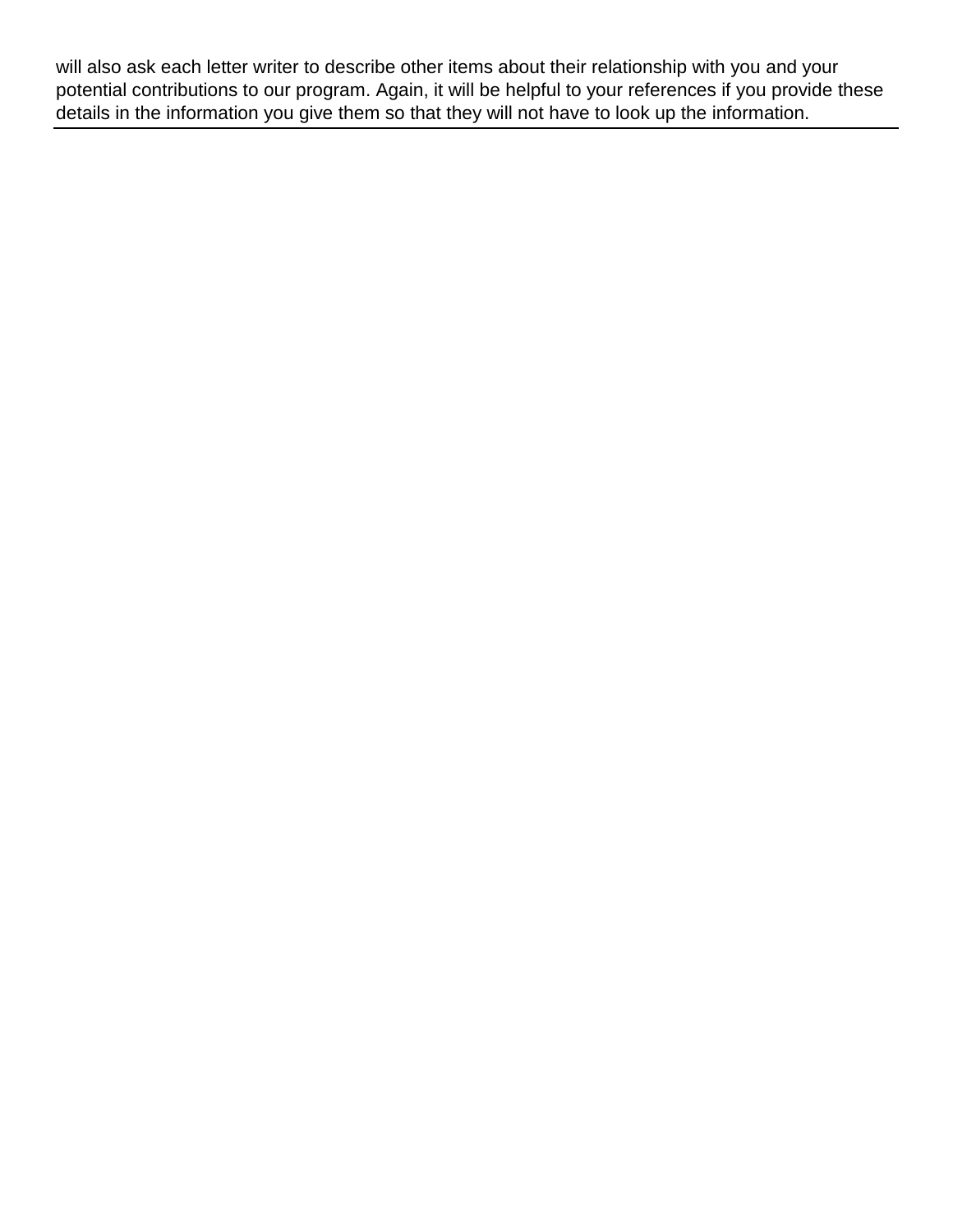Thank you for agreeing to write a letter of reference for a student applying to the MA SLP program at the University of Kansas. The Admissions Committee uses a holistic admissions process. Thus, we are looking for specific information in your letter to complement the other information we will receive in the student's application.

To save you time and focus your letter, please do NOT comment on the following items, which will already be present in the application, unless you are providing context to help us interpret those items (e.g., GPA may be lower than others because the student has been working full-time; grade in your class was the top grade for the semester).

- 1. Grades in specific classes
- 2. Overall GPA
- 3. GPA in the major
- 4. GRE scores
- 5. Student activities (will be listed on student's resume)

Instead, please focus your letter on the following topics, which will not be evident from other items in the application. Quality is more important than letter length. Focus on the applicant, rather than details about the lab, course, assignment, job, or institution. Finally, please provide an accurate assessment of the applicant's suitability for graduate study and for a career as an SLP. None of our applicants is perfect. We are looking for an accurate assessment of each student's strengths and weaknesses so that we can determine if our program is the best fit for the student.

- 1. Briefly explain your relationship with the applicant:
	- a. How long have you know the applicant?
	- b. In what capacity have you interacted with the applicant?
	- c. How would you compare this student to others? Please be specific about the comparison group (e.g., students in the class you taught, students in your department, other student employees you supervise) and provide a rationale for your final comparison.
- 2. Document unique contributions to the incoming class:
	- a. Describe obstacles that the applicant had to overcome, and if applicable, how those obstacles led to new learning and growth.
	- b. Explain how the applicant may contribute to the program's and the field's diversity, broadly defined (e.g., background, attributes, experiences, etc).
	- c. Note. If you write about any information that could be considered potentially sensitive, confirm with the applicant that s/he is comfortable with the inclusion of that information.
- 3. Describe core, entry-level competencies: Describe how the applicant has, or has not, demonstrated any of the following competencies important for graduate study and a career as an SLP. Only comment on areas that you have had opportunity to observe.
	- a. *Academic ability and preparation*: How does the student demonstrate a firm foundation in core speech-language-hearing (or related) concepts?
	- b. *Communication skills*: How has the student demonstrated an ability to communicate clearly and effectively in spoken and/or written formats?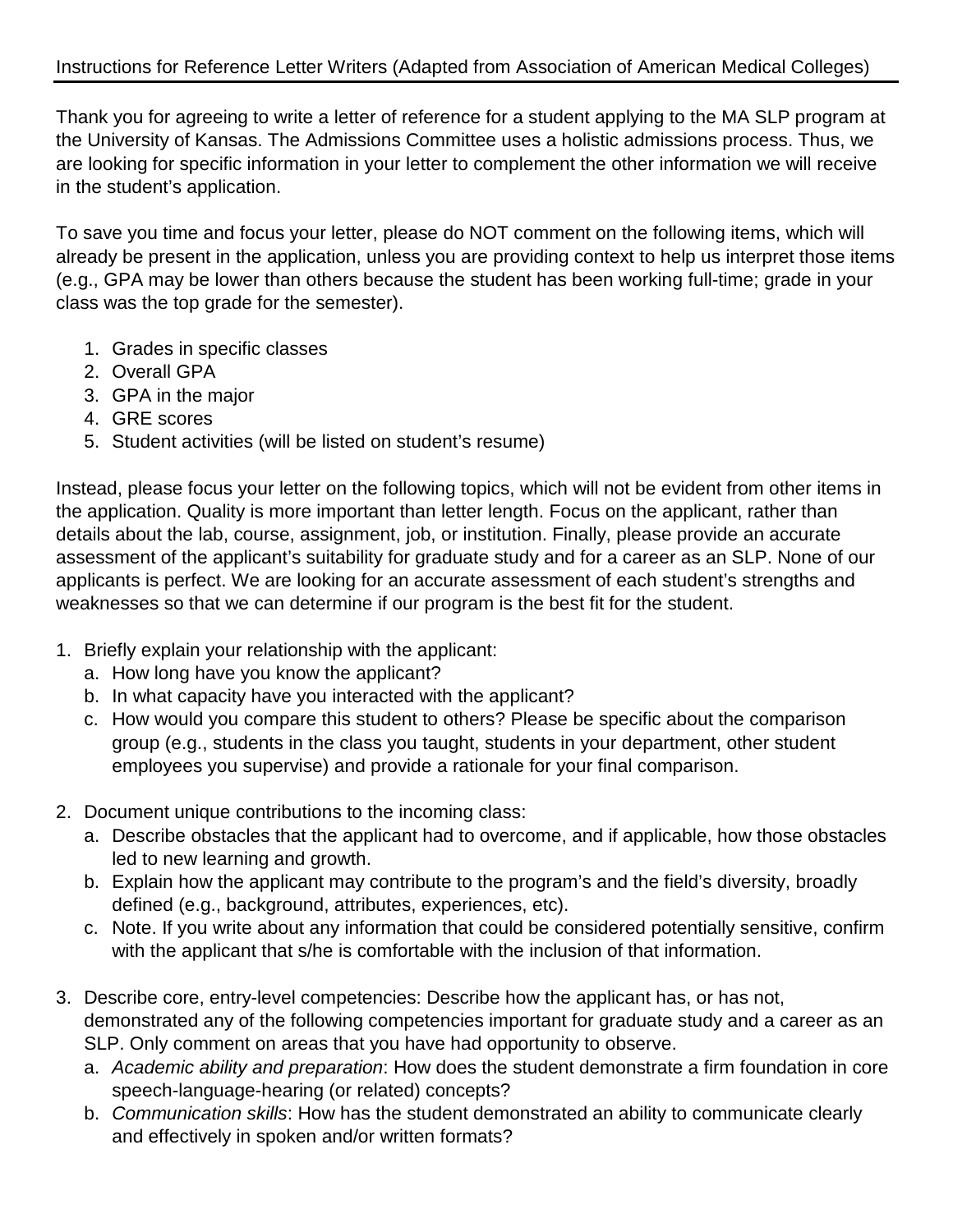- c. *Interpersonal skills*: How has the student demonstrated an ability to work collaboratively and effectively with a wide range of people?
- d. *Analytical skills:* How has the student demonstrated a firm foundation in research, critical thinking, and/or clinical application?
- e. *Potential for professionalism:* How has the student demonstrated an ability to be organized, reliable, and respectful? How has the student demonstrated an ability to grow from constructive feedback?
- f. *Potential for leadership:* How has the student demonstrated leadership skills?
- g. *Cultural and linguistic diversity:* How has the student demonstrated an understanding of diversity and/or the ability to work effectively with people from a variety of backgrounds that differ from their own? How does the student demonstrate knowledge or proficiency of languages or dialects other than standard American English?
- 4. Provide an overall recommendation:
	- a. *Academic letter writers:* Would you admit this student to your graduate program? Why or why not?
	- b. *Non-academic letter writers*: Would you want to work with this student once s/he is a practicing speech-language pathologist? Why or why not?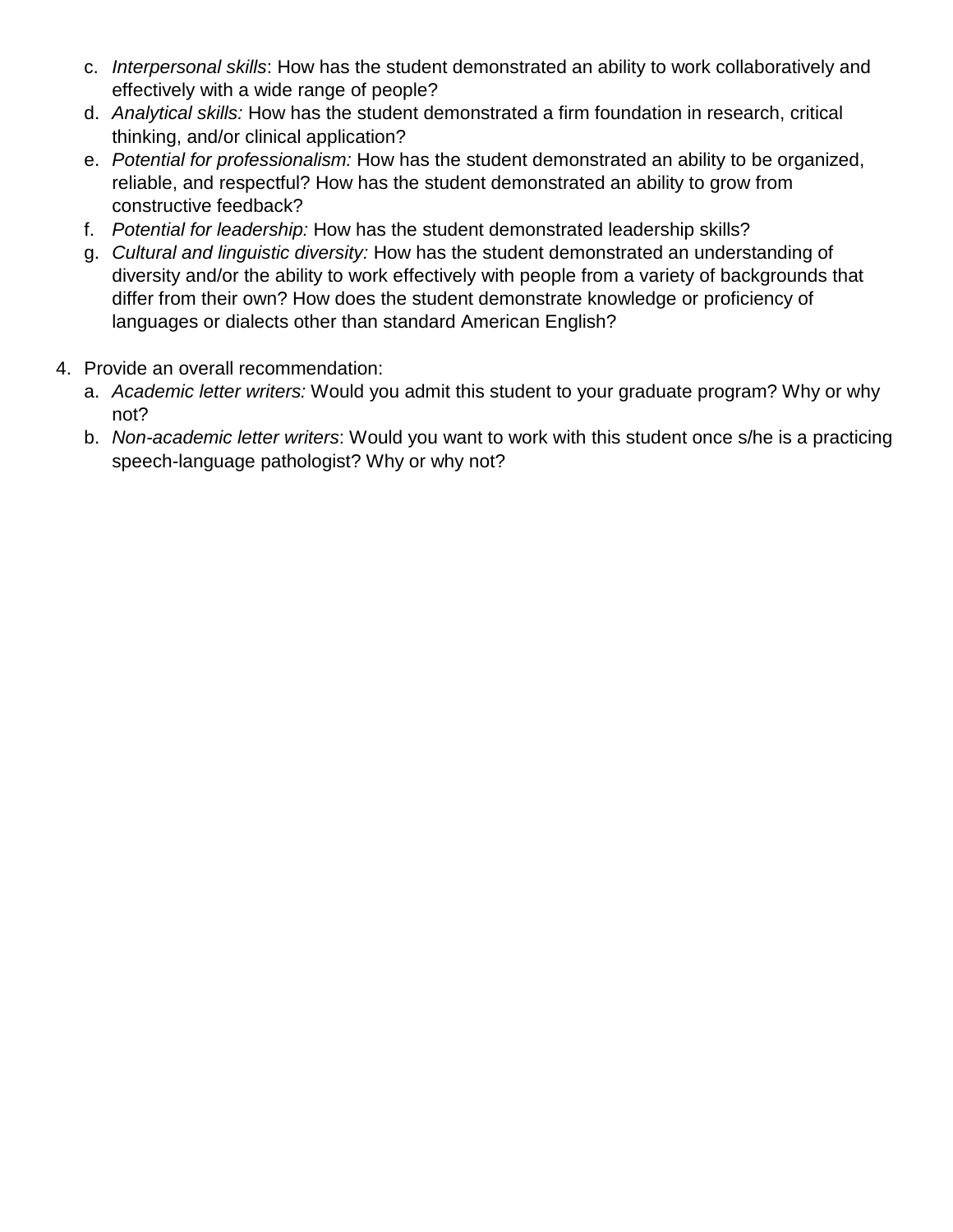Thank you for your interest in applying to the MA SLP program at the University of Kansas. The Admissions Committee uses a holistic admissions process. Thus, we are looking for specific information in your resume that complements the other information in your application. Below is a list of skills that we look for in your resume. It is not necessary that all skills be visible on your resume. There are other places in the application where you can demonstrate these same skills. Don't be discouraged if you do not have experience in every category.

- 1. *Academic ability and preparation*: Students need a firm foundation in core speech-languagehearing concepts as well as broader knowledge of related fields so that they are able to learn how to apply this knowledge to clinical situations.
	- a. Items to include on resume: Co-majors, minors, certificates that show knowledge of related skills.
- 2. *Communication skills*: SLPs need to communicate clearly and effectively with clients, families, and other professionals in both spoken and written formats.
	- a. Items to include on resume: any experiences related to spoken or written communication (e.g., writing for the school paper, participation in debate, research presentations, jobs involving communication)
- 3. *Interpersonal skills*: SLPs work with clients, families, and other professionals. Thus, SLPs need to be able to work collaboratively and effectively with a wide range of people.
	- a. Items to include on resume: any experience with (1) teamwork (e.g., volunteer or job experience involving working in a group to complete a task); (2) working with others in any context, especially individuals with disabilities (e.g., nanny experience, preschool teaching experience, volunteer experience); (3) clinical experience (e.g., clinical practicum)
- 4. *Analytical skills:* As part of evidence-based practice, SLPs must critically read, analyze, interpret and apply research to clinical practice. Thus, SLPs need a firm foundation in research, critical thinking, and clinical application.
	- a. Items to include on resume: volunteer or paid experience in a research lab, honors or senior thesis; other experiential learning that required critical thinking or clinical application, such as a clinical experience (e.g., clinical practicum).
- 5. *Potential for leadership:* SLPs advocate for their clients to ensure that appropriate services are received. Likewise, many SLPs choose to advocate for the profession at the local, state, or national level.
	- a. Items to include on resume: any leadership experience, including officer positions in a volunteer organization and/or increasing levels of responsibility within a paid position
- 6. *Cultural and linguistic diversity:* SLPs have diverse and multilingual caseloads requiring them to value and work effectively with people from a variety of backgrounds that differ from their own.
	- a. Items to include on resume: personal or academic cultural experiences, including languages spoken (other than English), study abroad experience, volunteer or job experience in communities that differ from your own.

## **Tips**

1. Visit your university's career center for assistance in constructing your resume. Brainstorm experiences in each of the six areas listed above and share that draft list along with these instructions with your career center. Your career center will be able to give you advice on how to best display the information.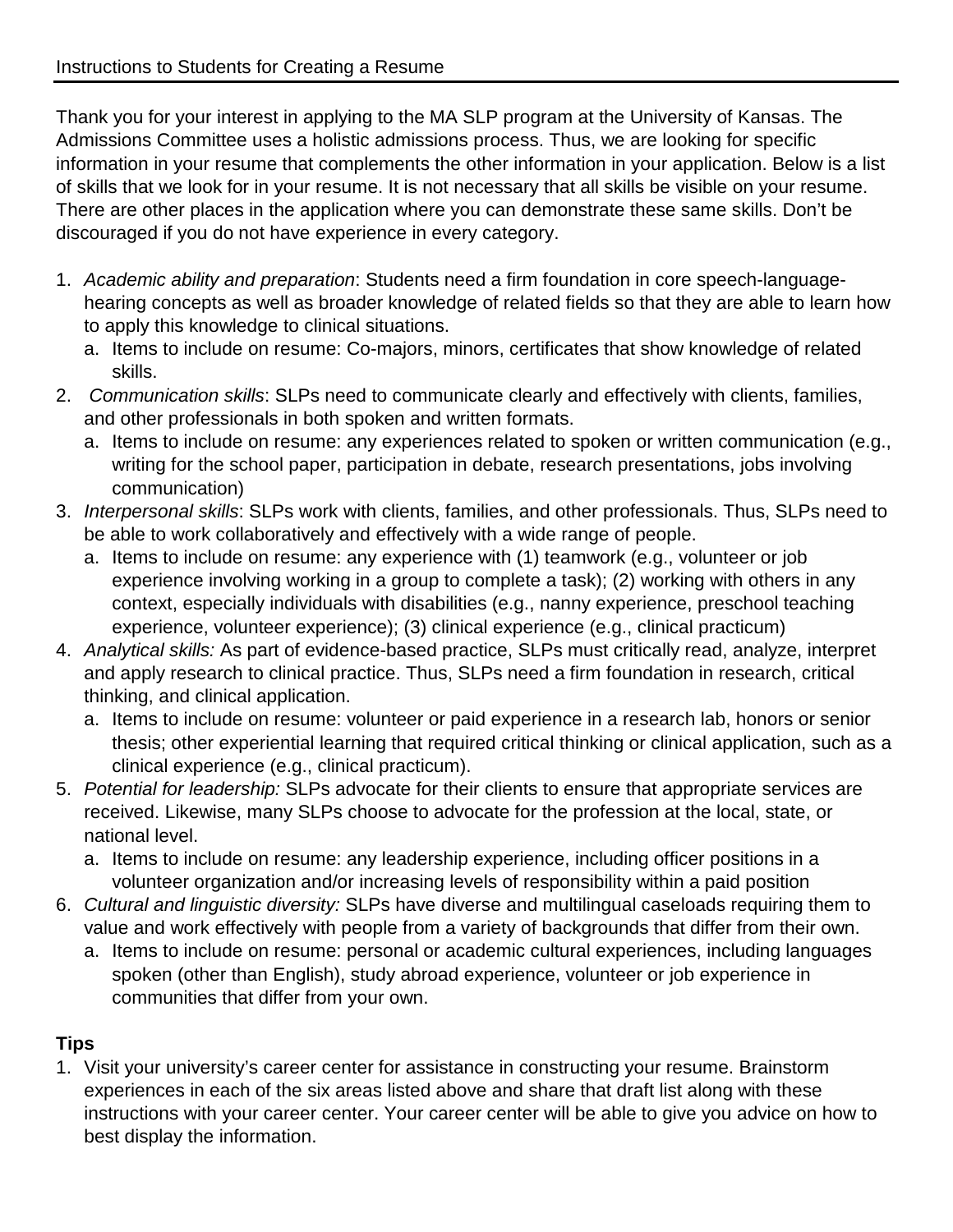- 2. Be sure to use transparent labels or explain programs that may not be common across universities. For example, **don't** list an acronym (e.g., GAP). Use the full name (e.g., Global Awareness Program Certificate). If the meaning isn't obvious from the name (e.g., "She got a certificate in looking at globes?!? What does that have to do with graduate school?!?"), provide a brief explanation (e.g., Global Awareness Program Certificate: A program combining academic, co-curricular, and international experience to develop cultural competence).
- 3. As much as possible, use the terms listed in the 6 areas above, either as headers on your resume or in the explanation of different experiences. This will make it obvious to the committee how the experiences relate to your preparation for graduate study and your potential for a successful career as an SLP.
- 4. Don't be afraid to provide details. Just listing something on your resume doesn't always tell the full story. The committee wants to know what you actually did and accomplished in different experiences.
- 5. Do pick a format and style for your resume that is professional, clear, concise, and clean (see [http://career.ku.edu/resumes\)](http://career.ku.edu/resumes). Your resume should be easy to read and easy to skim.
- 6. **DON'T** use resume templates that come with your word processing program (e.g., Microsoft Word). These tend to be inflexible making it difficult to make the format fit your needs.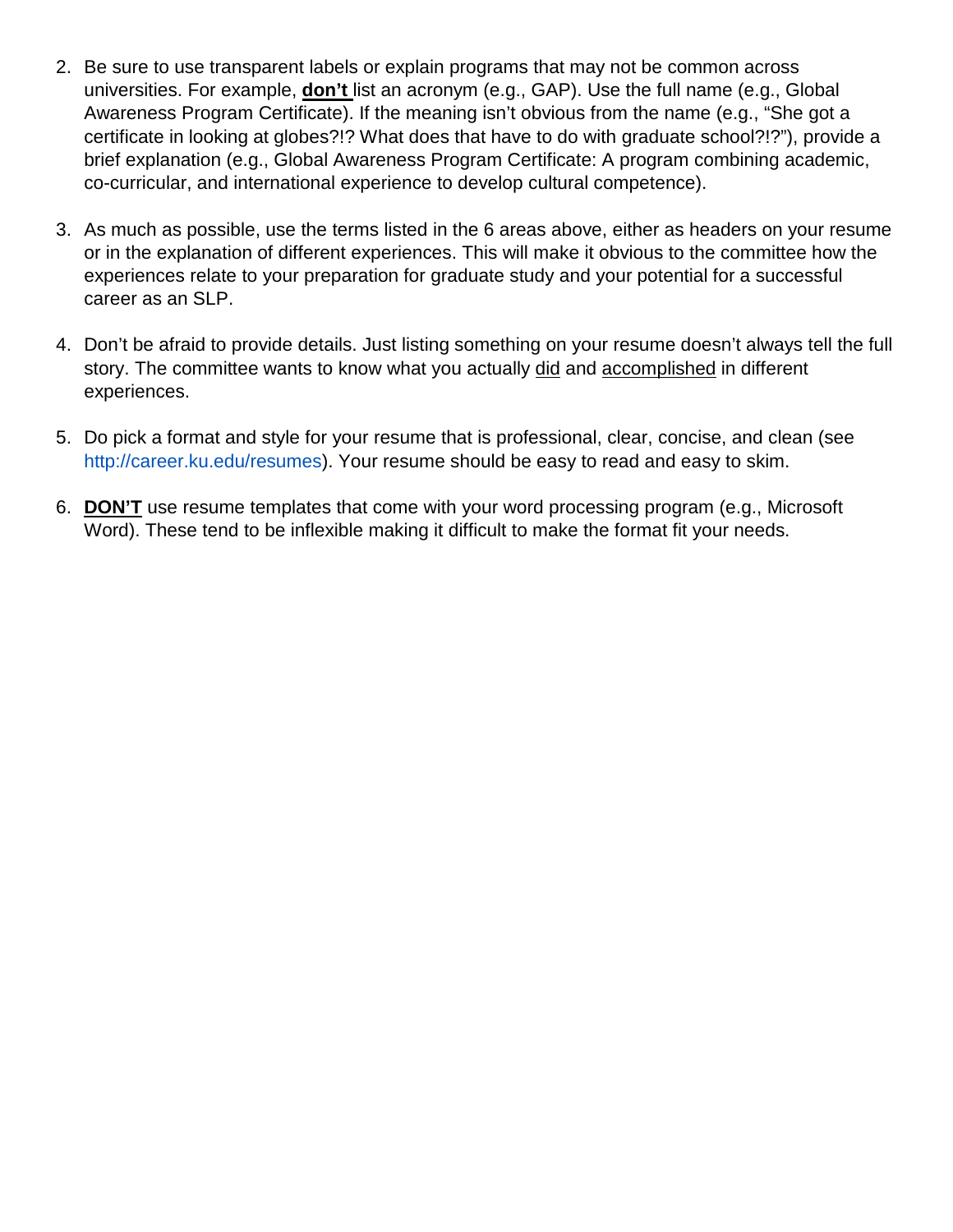# **Audi Torry Lerner**

1939 Yellow Rd, Apt. O **▪** Lawrence, KS 66047 audi.lerner@ku.edu **▪** 785-555-1212

#### **Education**

The University of Kansas<br>
Bachelor of Science in Applied Behavioral Sciences<br>
Lawrence, KS<br>
Expected May 2018 Bachelor of Science in Applied Behavioral Sciences Minor in Leadership Studies, Specialization in Community Health and Development Overall GPA: 3.52, *Competed SPLH pre-requisite coursework*

Butler County Community College **El Dorado, KS** Associate of Arts in Exercise Science May 2016 Overall GPA: 3.67

City of Lawrence, Parks and Recreation **August 2017** - May 2018

**Practicum Lawrence, KS** 

- Proposed new health initiative for educating elementary students in making nutritional food choices during after-school activities
- Assessed program efficacy with data collected from pre/post surveys highlighting successful intervention strategies
- Gained experience assisting staff in creating fitness programming, organizing data, and meeting with local businesses to promote city-sponsored health classes
- Supported the Mayor's Health Task Force by examining community-level heath barriers

#### **Experience**

Sedgwick County Youth Softball League Wichita, KS **Camp Leader** May - August 2013 - 2014

- Coordinated athletic activities and learning experiences for over 300 children ages 8-13
- Provided leadership and mentoring through connecting with a diverse group of adolescents from area elementary and middle schools
- Taught fundamental rules, techniques, and strategies of softball for beginning learners

#### **Certifications/Specialized Training**

KU Leadership Engagement Certificate May 2017

- Participated in Peer Leadership Consultants training via KU Student Involvement Leadership **Center**
- Gained experience in peer mentoring, group dynamics, and conflict resolution through supervised campus engagement with first-year student athletes
- Completed coursework, personal reflection, and statement of purpose

#### **Extracurricular Activities**

University of Kansas Women's Softball **Lawrence, KS** *Big XII Division I Student-Athlete* And All Andreas And All Andreas June 2016 - Present

- Dedicated 30+ hours a week to preparing for and competing in NCAA practices, games, tournaments, and scrimmages in a competitive athletic environment
- Embodied team spirit of integrity, sportsmanship, and competition through encouraging teammates, modeling leadership, and participating in all team events

Butler County Community College Women's Softball **El Dorado, KS** *National Junior College Athletic Association Student-Athlete* June 2014 - May 2016 Received All-Academic Honors softball scholarship through commitment to coursework

- Elected to be host and visitor guide for Butler County alumni and potential recruits
- Member of 2015 NJCAA Division Championship softball team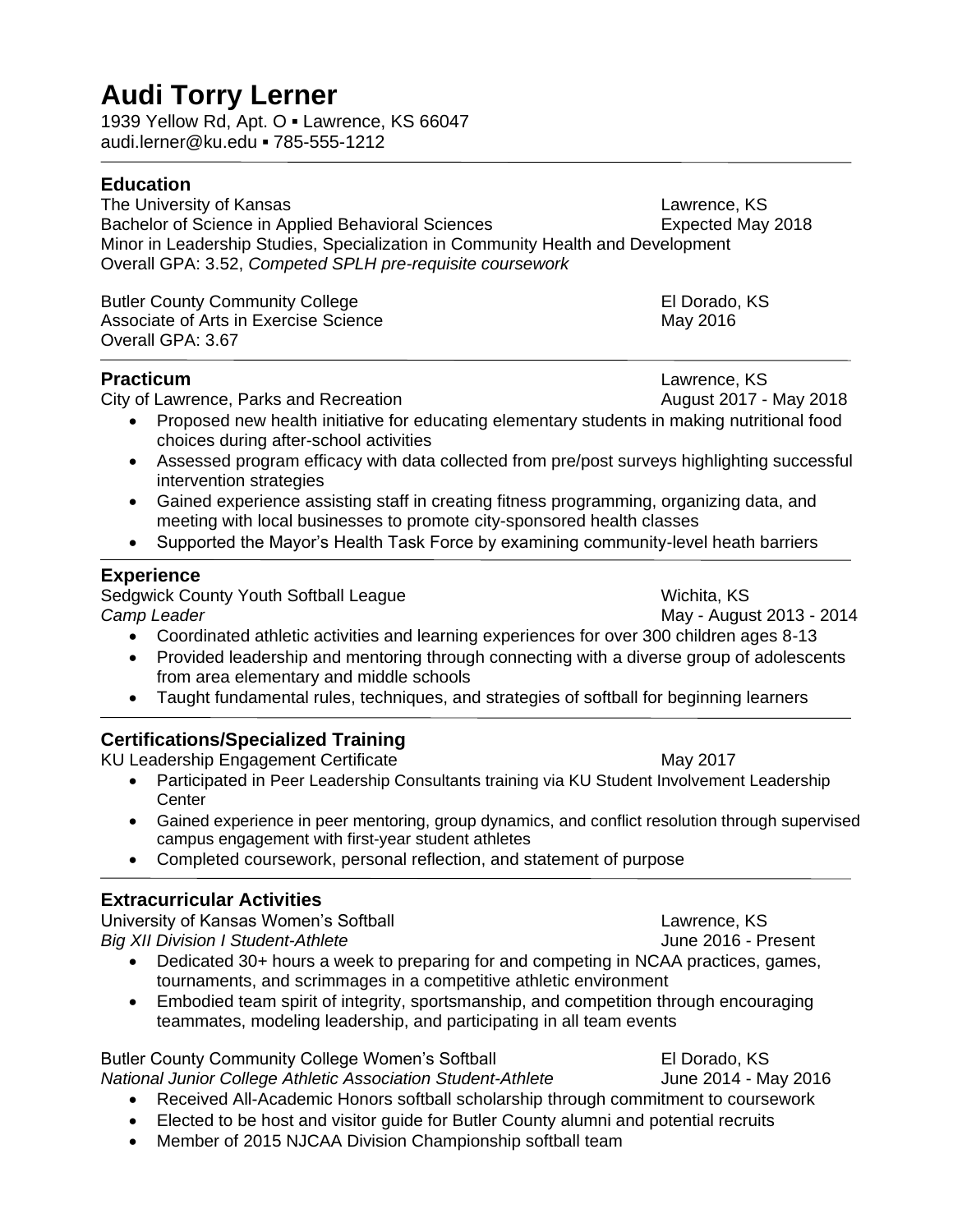## **Vye G. Otsky**

#### 1865 Lawrence Drive **∙** Lawrence, Kansas 66045 785-555-1212 **∙** [vye.g.otsky@ku.edu](mailto:vy.g.otsky@ku.edu)

#### **EDUCATION**

The University of Kansas Lawrence, Kansas Bachelor of Science in Speech-Language and Hearing, Minor in Psychology Anticipated May 2017 Major GPA/Overall GPA: 3.75/3.4

#### **RELEVANT EXPERIENCE**

KU Speech-Language Hearing Department Lawrence, Kansas **Research Assistant** September 2016 - Present

- Assisted graduate students under the supervision of Dr. John Watson in the Verbal Transformation Effect laboratory
- Conducted research regarding causes of glottal speech characteristics on speech perception of adolescents from area middle and high schools
- Displayed acute attention to detail in coding, summarizing, and editing related research

Camp Heart-to-Heart St. Louis, Missouring the St. Louis, Missouring the St. Louis, Missouring the St. Louis, Missouring the St. Louis, Missouring the St. Louis, Missouring the St. Louis, Missouring the St. Louis, Missourin

*Counselor, Peer Mentor* Summers 2015 – 2016

- Advanced to Peer Mentor through proven leadership and promotion of services for diverse populations
- Completed two weeks of full-time training to assist adults with limited physical and intellectual abilities
- Served as a camp counselor and provided services for individuals' daily activities including eating, dressing, and communicating, while assisting with creativity workshops and adhering to safety guidelines

#### **ADDITIONAL EXPERIENCE**

Alpha Alpha Alpha, Beta Chapter, Service Committee Lawrence, Kansas *Committee Chair* **August 2014 - Present** 

- Selected as chair of committee to coordinate community relationships with area nonprofit organizations
- Encouraged involvement in service work among sorority members by promoting events and sponsoring fundraisers each semester benefitting the Lawrence Humane Society

Hilltop Child Development Center Lawrence, Kansas

**Teacher's Aid Contract Contract Contract Contract Contract Contract Contract Contract Contract Contract Contract Contract Contract Contract Contract Contract Contract Contract Contract Contract Contract Contract Contrac** 

- Assisted staff and students in childcare monitoring and teaching preschool children ages 2-5 years
- Created lesson plans to improve reading, writing, speaking, and listening skills for a variety of students
- Communicated with families in order to relay daily activities, developmental progress, and discipline issues

#### **COMMUNITY INVOLVEMENT**

Big Brothers Big Sisters, Sunshine Elementary School Lawrence, Kansas *Childcare Volunteer, Tutor* August 2014 - Present

- Provided afterschool childcare through the creation of games, projects, and extracurricular activities
- Tutored students of varying abilities in subjects of writing, reading comprehension, and phonics
- Utilized language skills in order to communicate with Hard-of-Hearing and Spanish-speaking children

#### **HONORS AND AWARDS**

- University of Kansas Speech-Language Hearing Association, Member, 2015 Present
- Psi Chi, Member, 2015 Present
- Dean's Honor Roll, 6 semesters, 2014 Present
- Alpha Alpha Alpha, Beta Chapter, Member, 2013- Present
- University of Kansas Merit Scholarship, 2013 Present

#### **LANGUAGE SKILLS**

Fluency in American Sign Language Proficiency in spoken and written Spanish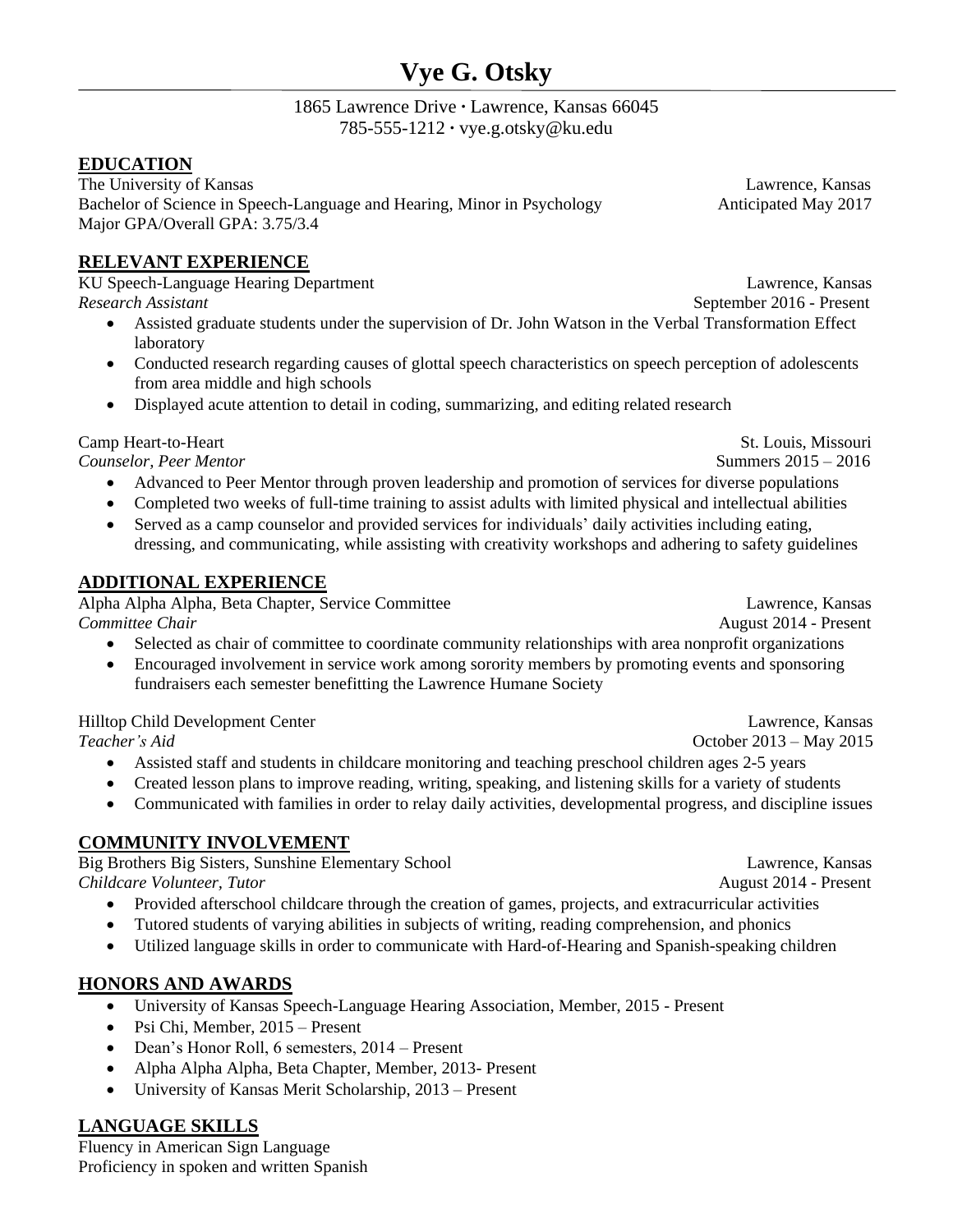#### Essay

Current essay prompts are (with 500 word limit):

- 1. Describe a challenge you have had to face and your approach to overcoming that challenge.
- 2. Describe a time in the last three years when you went beyond what was required or defined.
- 3. Describe two of your own character traits: one that sets you apart in a positive way from your peers and one that you will have to improve or compensate in order to be successful in graduate school.

Proposed NEW essay prompts.

- 1. What is the one thing that sets you apart from other candidates applying to our graduate program? (350 word limit)
- 2. Examine the data in Figure 1. Describe the results and the clinical implications. (150 word limit)

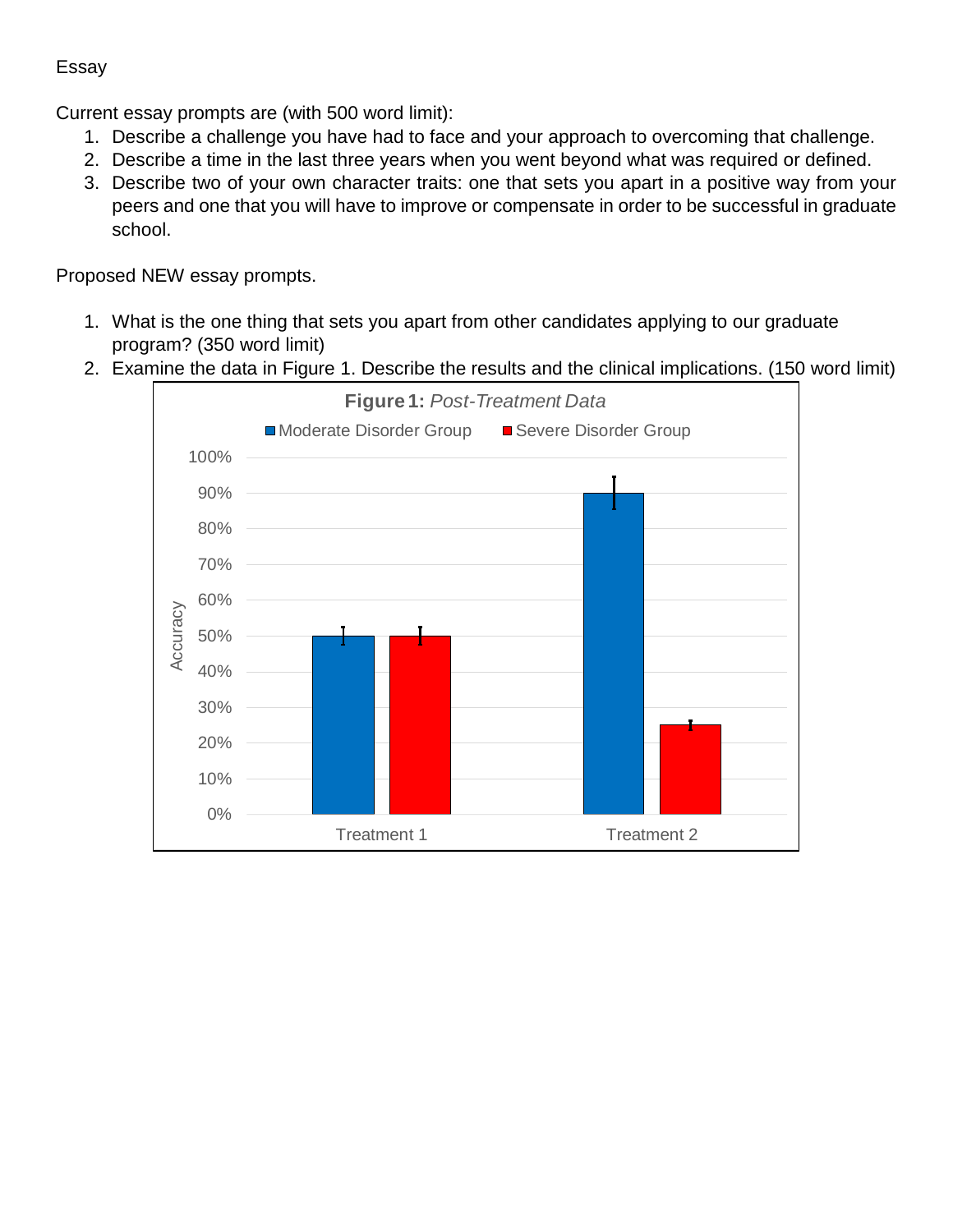#### Instructions for Admissions Committee Members

The Intercampus Program in Communicative Disorders values diversity of skills, experiences, and perspectives in students applying to the MA SLP program. In general, the Admissions Committee is attempting to identify students that will have success both in graduate school and as a speechlanguage pathologist. For both of these outcomes, students need the following skills for success:

- 1. *Academic ability and preparation*: Students need a firm foundation in core speech-languagehearing concepts as well as broader knowledge of related fields so that they are able to learn how to apply this knowledge to clinical situations.
	- a. Measures used for evaluation: SPLH GPA, Overall GPA, letters of reference, resume, GRE scores
- 2. *Communication skills*: SLPs need to communicate clearly and effectively with clients, families, and other professionals in both spoken and written formats.
	- a. Measures used for evaluation: student essay, letters of reference, resume, Verbal and Analytical Writing GRE scores
- 3. *Interpersonal skills*: SLPs work with clients, families, and other professionals. Thus, SLPs need to be able to work collaboratively and effectively with a wide range of people.
	- a. Measures used for evaluation: resume (for experience with (1) teamwork; (2) working with others in any context, especially individuals with disabilities; (3) clinical experience); letters of reference
- 4. *Analytical skills:* As part of evidence-based practice, SLPs must critically read, analyze, interpret and apply research to clinical practice. Thus, SLPs need a firm foundation in research, critical thinking, and clinical application.
	- a. Measures used for evaluation: data essay, resume (for research & clinical experience); letters of reference
- 5. *Potential for professionalism:* SLPs work in busy (sometimes stressful) environments. SLPs need to be organized, reliable, and respectful. In addition, beginning SLPs are always learning and improving. SLPs need to be able to grow from constructive feedback.
	- a. Measures used for evaluation: letters of reference; student essay
- 6. *Potential for leadership:* SLPs advocate for their clients to ensure that appropriate services are received. Likewise, many SLPs choose to advocate for the profession at the local, state, or national level.
	- a. Measures used for evaluation: resume (for leadership experience); letters of reference
- 7. *Cultural and linguistic diversity:* SLPs have diverse and multilingual caseloads requiring them to value and work effectively with people from a variety of backgrounds that differ from their own.
	- a. Measures used for evaluation: resume (for personal or academic cultural experiences); letters of reference

### *Reducing bias in admissions decisions*

[Following excerpt taken from [http://kirwaninstitute.osu.edu/research/understanding-implicit-bias/\]](http://kirwaninstitute.osu.edu/research/understanding-implicit-bias/)

"Also known as implicit social cognition, implicit bias refers to the attitudes or stereotypes that affect our understanding, actions, and decisions in an unconscious manner. These biases, which encompass both favorable and unfavorable assessments, are **activated involuntarily and without an individual's awareness or intentional control**. Residing deep in the subconscious, these biases are different from known biases that individuals may choose to conceal for the purposes of social and/or political correctness. Rather, implicit biases are not accessible through introspection.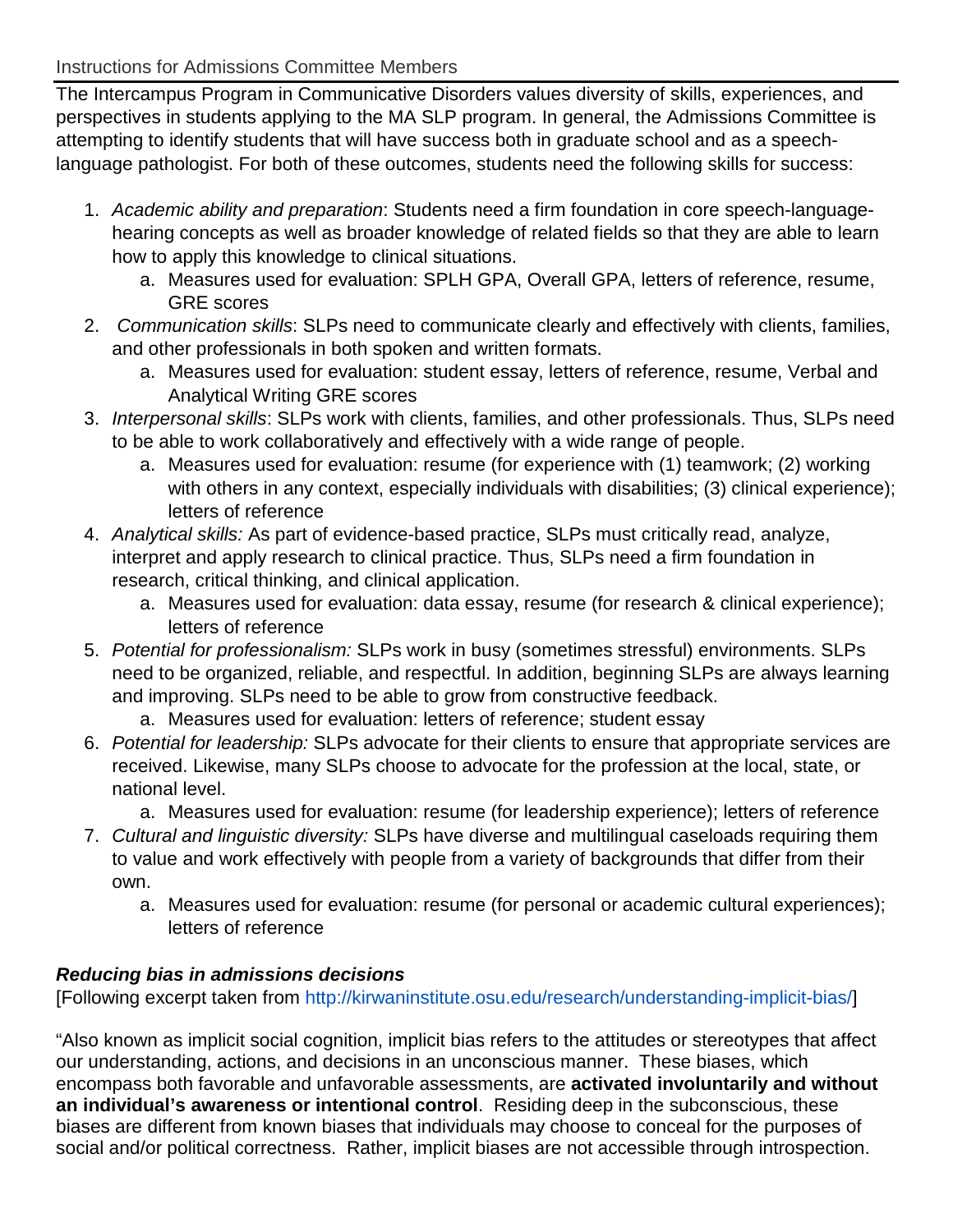A Few Key Characteristics of Implicit Biases:

- Implicit biases are **pervasive**. Everyone possesses them, even people with avowed commitments to impartiality such as judges.
- Implicit and explicit biases are **related but distinct mental constructs**. They are not mutually exclusive and may even reinforce each other.
- The implicit associations we hold **do not necessarily align with our declared beliefs** or even reflect stances we would explicitly endorse.
- We generally tend to hold implicit biases that **favor our own ingroup**, though research has shown that we can still hold implicit biases against our ingroup.
- Implicit biases are **malleable**. Our brains are incredibly complex, and the implicit associations that we have formed can be gradually unlearned through a variety of debiasing techniques."

[Following is taken from Storkel's notes from an NSF training on rating fellowship proposals].

Importantly, implicit biases influence judgements more in ambiguous situations. That is, if a person is clearly qualified (e.g., overwhelming strengths) or clearly unqualified (e.g., overwhelming weaknesses), judgement and decision-making are relatively unaffected by implicit biases. In contrast, when a mix of strengths and weaknesses are present, judgement and decision-making are more affected by implicit biases, meaning that a candidate with "majority" characteristics is likely to be rated more highly than a candidate with "minority" characteristics (where majority and minority refers to frequency of particular characteristics).

To reduce bias in admissions decisions:

- 1. Be aware that bias exists so that you can identify when it may occur and influence your decisions.
- 2. Decrease time pressure in reviewing applications so that you don't succumb to unconscious shortcuts and can carefully and objectively review each application.
- 3. Rate applications on explicit criteria to increase the objectiveness of your judgements and decisions.
- 4. Point to specific evidence supporting your judgments and decisions. For example, don't say this applicant is less qualified, but say specifically what is lacking in the application. This allows you and others to check whether your judgements and decisions appear to be based on facts rather than impressions.
- 5. Consider the opportunities available to each applicant and whether they made full use of those opportunities. That is, don't look for only one option for demonstrating a particular skill (e.g., study abroad as the only option for demonstrating cultural and linguistic diversity where study abroad may be cost and time prohibitive for many students).
- 6. Don't over-interpret small numeric differences. Consider what increment for any given score is a meaningful difference. See below for information specific to GPA and GRE.
- 7. Ties are allowed in final rankings so that reviewers are not forced to interpret small differences between applicants as significant, e.g., 1, 1, 3, 4, 5, 5, 7, 8, 8, 8, 11…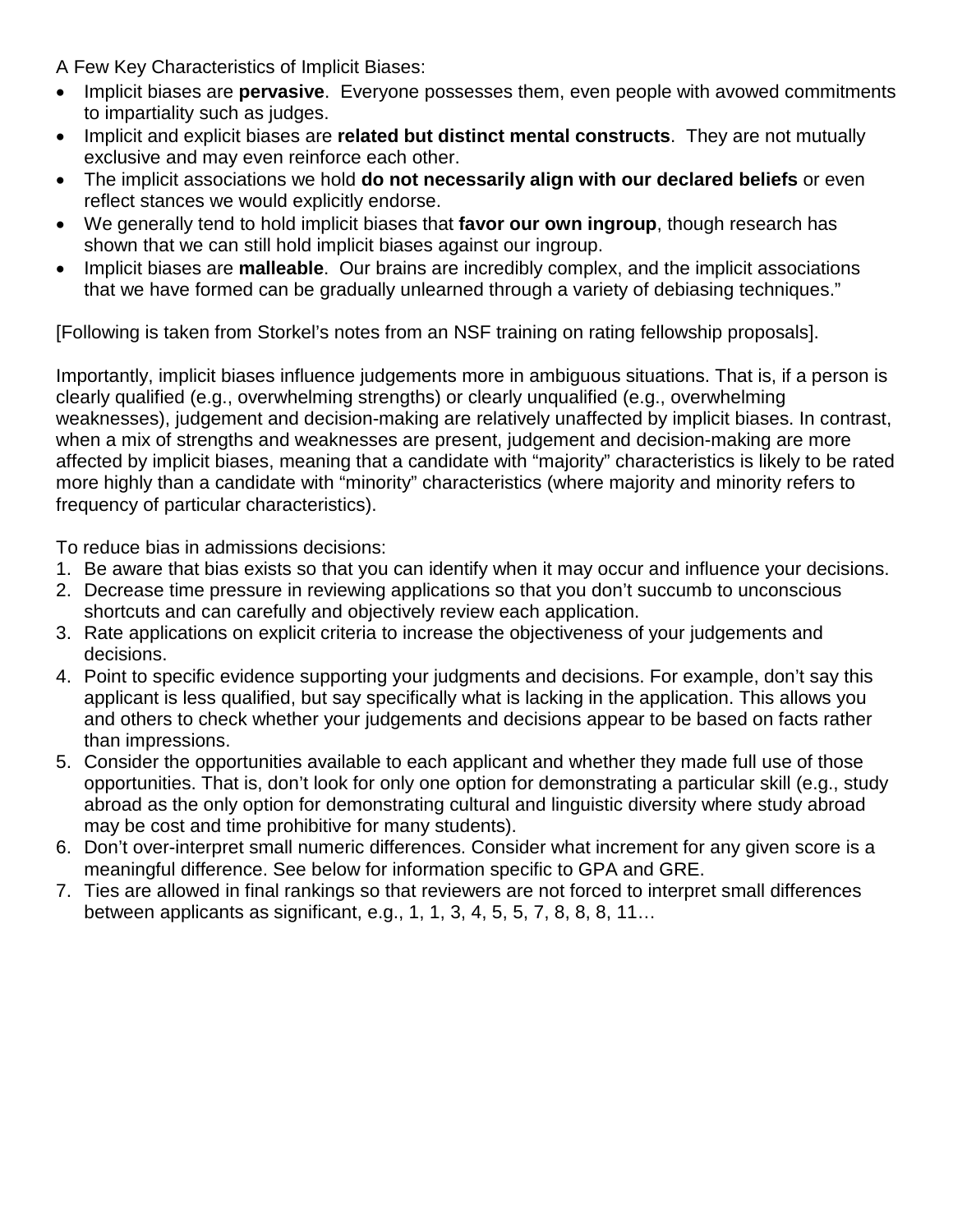Competitive range = the typical scores of the students we admit.

#### **GPA:** Competitive Range 3.60-4.00 (M +/- 1SD); *M* ~ 3.80, *SD* ~ 0.20

| 4.00 | All As:           | $A =$ Outstanding Achievement | $M = Mean$ , SD = Standard Deviation                                                                                               |
|------|-------------------|-------------------------------|------------------------------------------------------------------------------------------------------------------------------------|
| 3.75 | Majority As       | $B = High$ Achievement        |                                                                                                                                    |
| 3.50 | Half As & Half Bs | $C =$ Acceptable Achievement  | 1SD should be thought of as the<br>smallest meaningful difference.<br>Reviewers may choose an even<br>larger increment to define a |
| 3.25 | Majority Bs       | $D =$ Minimal Achievement     |                                                                                                                                    |
| 3.00 | All Bs            | $F =$ Inadequate Achievement  |                                                                                                                                    |
|      |                   |                               |                                                                                                                                    |

**GRE Verbal:** Competitive Range 149-162 (M +/- 1SD); *M* ~ 155, *SD* ~ 7 meaningful difference.

| <b>GRE Math:</b> Competitive Range 146-157 (M +/- 1SD); $M \sim 152$ , SD $\sim 6$ |              |                                                             |  |  |
|------------------------------------------------------------------------------------|--------------|-------------------------------------------------------------|--|--|
| Verbal & Math: Intended Mean                                                       | 150          | The intended M & SD are provided by the test developer.     |  |  |
| Verbal & Math: Intended SD                                                         | 8.75         | The goal is for an average score to be 150.                 |  |  |
| <b>Verbal &amp; Math: SEM</b>                                                      | $-2.0 - 3.0$ | SEM = Standard error of measurement = how much a score      |  |  |
|                                                                                    |              | could change, in either direction, upon re-taking the test. |  |  |

**GRE Writing:** Competitive Range 3.6-4.9 (M +/- 1SD); *M* ~ 4.2, *SD* ~ 0.7

| <b>Mean</b> | 3.6                                                                                                                                                                                                                                                                                                                                                                                                                                                                   |
|-------------|-----------------------------------------------------------------------------------------------------------------------------------------------------------------------------------------------------------------------------------------------------------------------------------------------------------------------------------------------------------------------------------------------------------------------------------------------------------------------|
| <b>SD</b>   | 0.9                                                                                                                                                                                                                                                                                                                                                                                                                                                                   |
| 5.5 & 86    | Sustains <i>insightful, in-depth</i> analysis of complex ideas; develops and supports main<br>points with <i>logically compelling</i> reasons and/or highly persuasive examples; is well<br>focused and <b>well organized</b> ; skillfully uses sentence variety and precise vocabulary to<br>convey meaning effectively; demonstrates superior facility with sentence structure and<br>language usage, but may have minor errors that do not interfere with meaning. |
| 4.5 & 8.5   | Provides generally <i>thoughtful</i> analysis of complex ideas; develops and supports main<br>points with <i>logically sound</i> reasons and/or well-chosen examples; is generally<br>focused and <b>well organized</b> ; uses sentence variety and vocabulary to convey<br>meaning clearly; demonstrates good control of sentence structure and language<br>usage, but may have <i>minor errors that do not interfere with meaning</i> .                             |
| 3.5 & 4     | Provides <b>competent</b> analysis of ideas; develops and supports main points with<br>relevant reasons and/or examples; is adequately organized, conveys meaning with<br>reasonable clarity; demonstrates satisfactory control of sentence structure and<br>language usage, but may have some errors that affect clarity.                                                                                                                                            |
| 2.5 & 8.3   | Displays some competence in analytical writing, although the writing is flawed in at<br>least one of the following ways: <i>limited analysis</i> or development; weak organization;<br>weak control of sentence structure or language usage, with errors that often result in<br>vagueness or lack of clarity.                                                                                                                                                        |
| 1.5 & 2     | Displays serious weaknesses in analytical writing. The writing is seriously flawed in<br>at least one of the following ways: serious lack of analysis or development; lack of<br>organization; serious and frequent problems in sentence structure or language usage,<br>with errors that obscure meaning.                                                                                                                                                            |
| 0.5 & 1     | Displays fundamental deficiencies in analytical writing. The writing is fundamentally<br>flawed in at least one of the following ways: content that is extremely confusing or<br>mostly irrelevant to the assigned tasks; little or no development; severe and pervasive<br>errors that result in incoherence.                                                                                                                                                        |